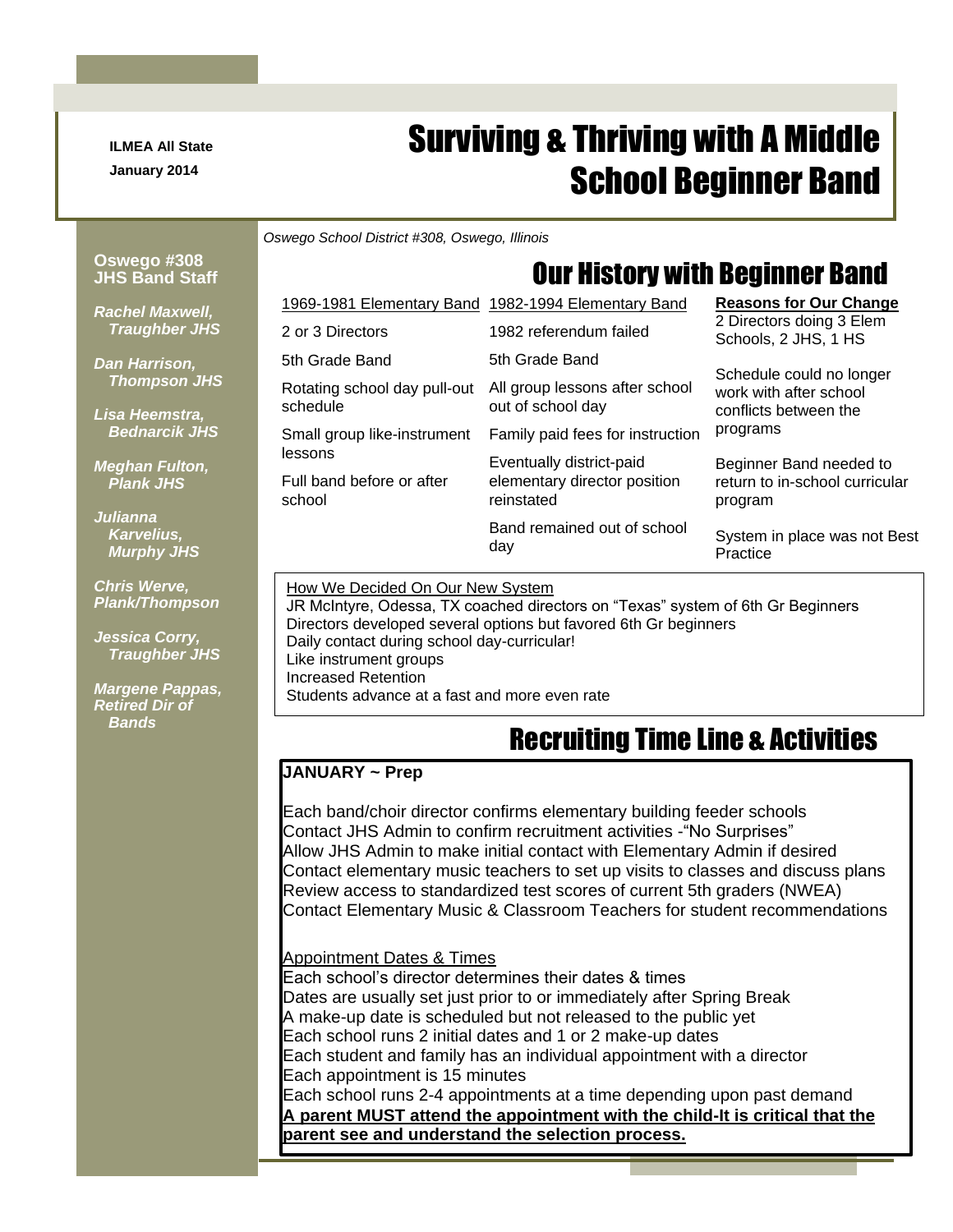#### **District-Wide Flyer & Information**

Coordinator builds district-wide flyer with info about band appointments

Paper copy given to every 5th grade student

Info sent to local papers

Info is posted on district website, JHS websites, band websites & each elementary website

Spanish language version is available

### Supersaas Online **Scheduling**

[http://www.supersaas.com](http://www.supersaas.com/)

Allows each building to run separate custom schedules

Sends reminders to parents Builds Initial student database

Costs us approx. \$70 to run for 3 months and accommodate all beg. appointments

# **Middle School Beginner Band Page 2 of 6**

### Keeping Things Coordinated

The Band Coordinator will make sure by mid-January that:

- all elementary schools are contacted by a director
- each director has set up dates for elementary school visits
- each director has set up appointment dates and times
- the online appointment schedule software is up to date, paid & links are active
- release all recruiting information to papers, District Communications Administrator & District Web Master

### **FEBRUARY ~ Elementary School Visits**

Band Directors visit 5th grade General Music classes or 5th grade classes in assembly format

Present info with Posters & Handout Demonstrate the Instruments Play "Games" with the "Join Band" info Info on a Power Point or Prezi (Video & Sound Clips)

Elementary Visits with Student Demonstrations

Small Group of JHS Student field trip to Elementary to present instruments Full Band presents instruments at elementary 5th Graders visit JHS to watch Band Presentation

| <b>MARCH &amp; APRIL <math>\sim</math> Appointments</b>                                                                                  | <b>Appointment Procedures</b>                                                                                                                     |
|------------------------------------------------------------------------------------------------------------------------------------------|---------------------------------------------------------------------------------------------------------------------------------------------------|
| Contact Music Dealers to set up tables at<br>appointments<br>Contact other directors to help with appointment dates                      | Students and parents pick up a packet and fill out top sheet<br>"Student Information"                                                             |
| Set up room with stations                                                                                                                | Background Information                                                                                                                            |
| Make parent packets<br>Print appointment lists<br>Master List for Instruments Tally                                                      | Check student's standardized testing information and make<br>a mental note of the numbers!                                                        |
| <b>List Instrumentation Goals</b>                                                                                                        | Check for any teacher notes                                                                                                                       |
| <b>Track Overages and Shortages</b><br><b>Empty Summer Class Schedule</b><br><b>Student Information Sheet</b><br><b>Program Overview</b> | Parents read through the information packet while the<br>student tries instruments. This will help with many potential<br>questions from parents. |
| Supply List & Required Instruments<br><b>Instrumental Characteristics</b>                                                                | Talk with the student. Ask about their info sheet answers<br>and their interests.<br>Teams? Homework? Neatness? Work Ethic? Reader?               |
|                                                                                                                                          |                                                                                                                                                   |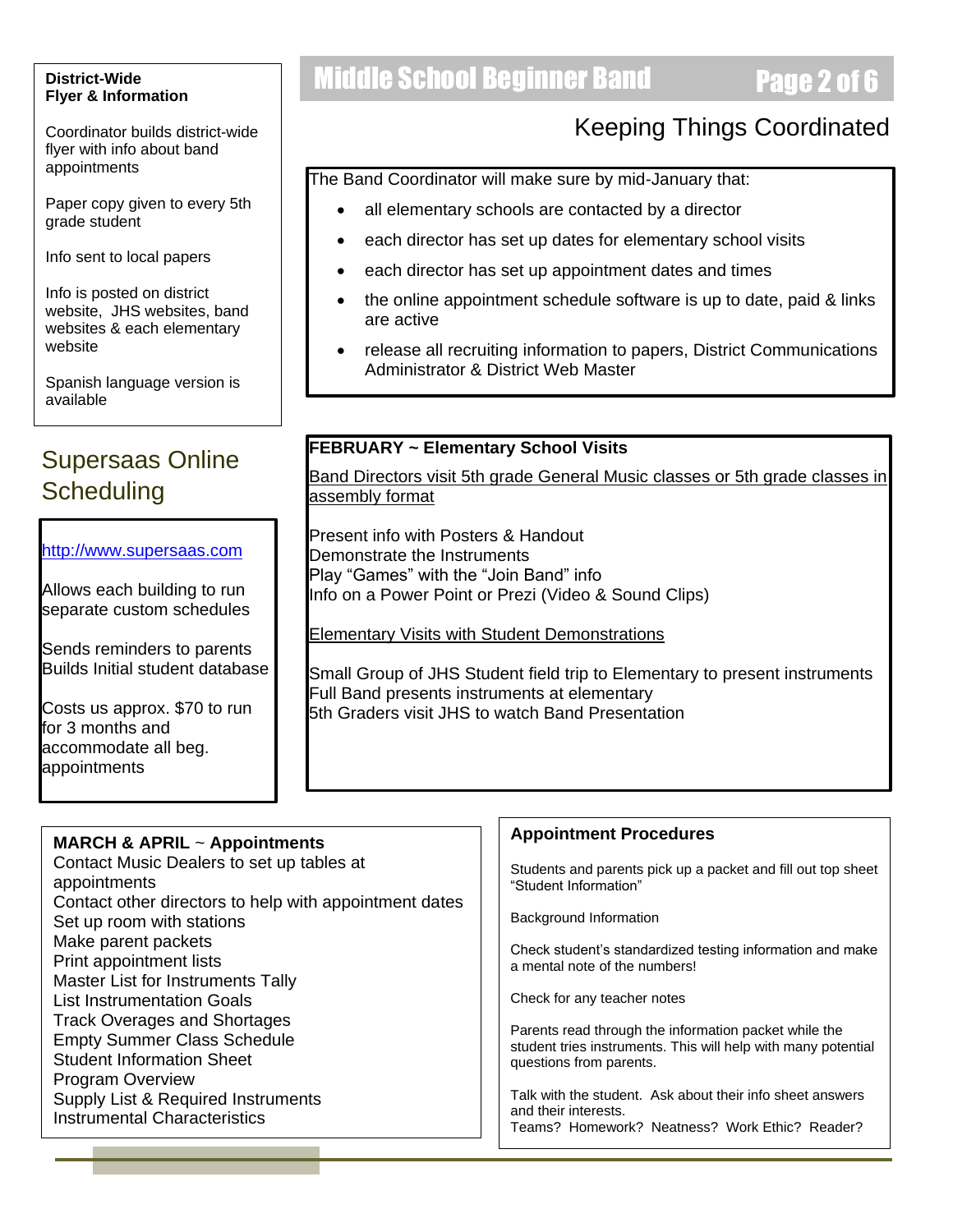### Trying the Instruments

Play along with the student selected, mark the to try instruments.

Start with the basics firstclarinet, flute, cornet.

Once they are successful (or not) move to the next instrument.

**If the student can NOT get a solid sound on the instrument they CANNOT sign up for it**

Once an instrument is

Instrument Tally Sheet and the class list.

Mark final instrument selection on Student Information Sheet for our records.

Advise parents to order an instrument & supplies from music dealer by June 1st

Our suppliers have lists in the store and stock the

correct brands, mouthpieces, reeds, books, etc. .

No substitutes accepted.

We only accept the brands we list

Students need all supplies on the list in the Parent Packet

Educate families and be somewhat flexible when needed



Hold 1 or 2 appointment Send Summer Band make-up dates

Confirm late summer use of building with administration at each site

class confirmations to parents

Set instrument delivery dates with music companies

Confirm Summer Band teaching assignments

**MAY** MARCH/APRIL<br>Send woodwind Send woodwind, brass & percussion class lists to counselors to build 6th grade schedules

> Organize database for Summer Band classes

## JULY & AUGUST

#### **Summer Band Beginner Classes**

Summer Beginner Band is part of the Summer School Program under Enrichment Courses

We strongly encourage all students to attend every class session

We cannot "require" attendance since it is an enrichment course but the great majority of families are excited to participate

#### **Summer Band Management**

Summer staff payroll was covered by the school district for 18 years

With drastic cuts looming we were asked how we could eliminate this expense (2010)

Incorporated into Summer School with a fee for each student

\$85 per student for 18 hours of instruction

### **Summer Band Skill Development**

Designed to teach students the fundamentals of playing which would have been introduced during a year of 5th grade traditional band

These skills should be mastered during Summer Band

Students demonstrate mastery by executing these skills each and every time they play their instrument

#### **Benchmarks**

Body Position Playing Position

Breathing

**Embouchure** Buzzing Mouthpiece/Headjoint

Articulation

Timing

Music Literacy Performance Skills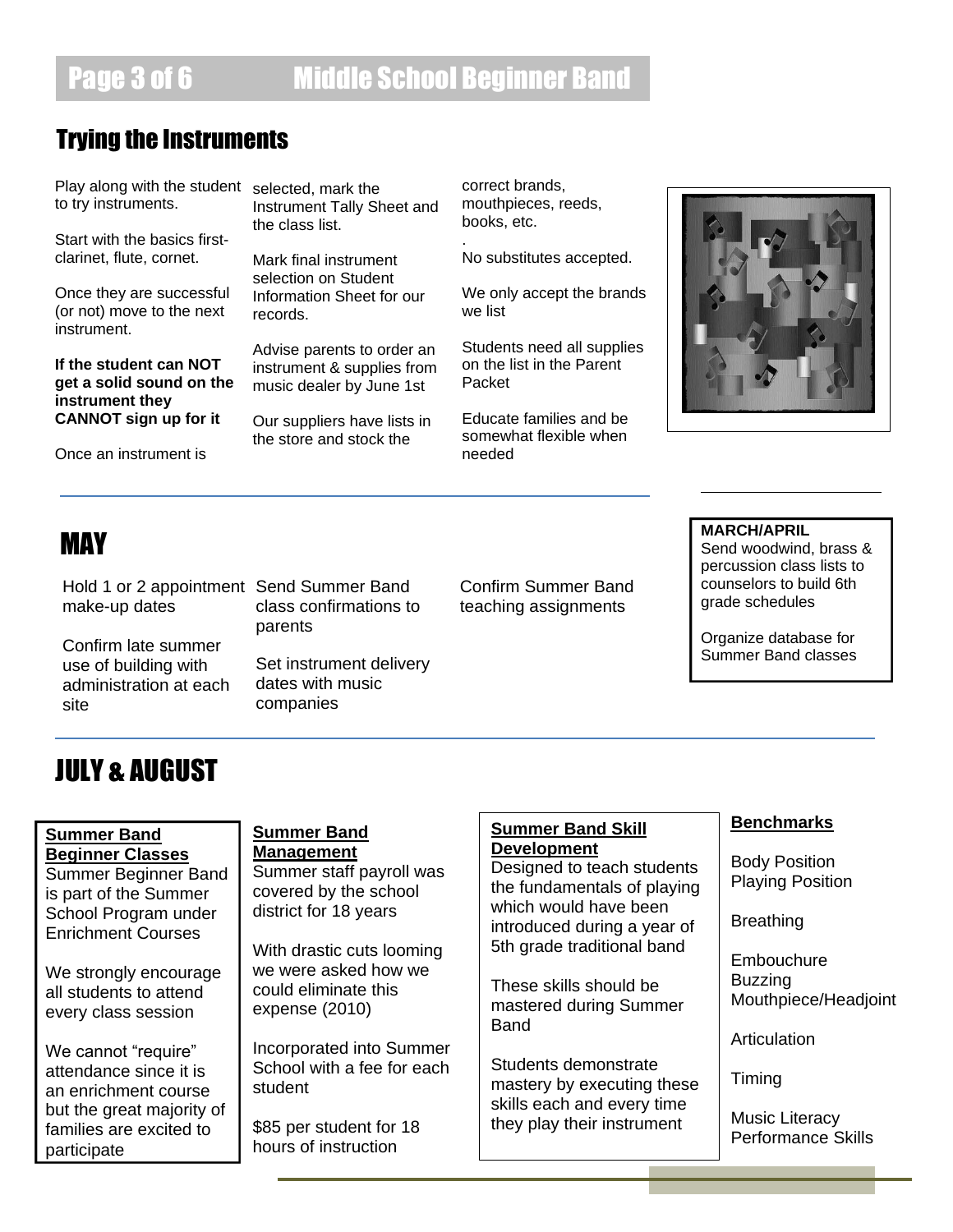### Beginning Band During the School Year

### in inceptum finis est

*The beginning determines the end.*

### **JHS Schedule**

9 Period Day 41 Minute Classes Day starts at 8:00am Day ends at 3:00 pm Language Arts is Blocked (2 classes) Math **Science** Social Studies Gym Lunch 2 Electives

#### **6th Grade Band Schedules**

3 Staff Team All 6th Graders scheduled into one period

Split into Brass, Woodwind & Percussion Sections (space needed)

Allows Full Band any day needed

2 Staff Team 6th Graders scheduled into three periods

Split into separate Brass, Woodwind & Percussion Classes

2 Directors per class to split into more homogenous groups

Full Band scheduled at lunch or outside of school day

1 Staff Member 6th Graders scheduled into three periods

Split into separate Brass, Woodwind & Percussion Classes

Full Band scheduled at lunch or outside of school day

1 1/2 Staff Team, Option 1 6th Graders scheduled into two periods

Split into Separate Brass, Woodwind/Percussion Classes

Full Band scheduled at lunch or outside of school day

1 1/2 Staff Team, Option 2 6th Graders scheduled into two periods

Split into 1 Brass/Woodwind class and 1 Percussion Class

Allows Full Band any day needed (without Perc)

Full Band with Perc scheduled at lunch or outside of school day

### "We are what we repeatedly do. Excellence then, is not an act, but a habit."

*Aristotle*

Vertical, Plan 1 High School and Junior High Directors team teach at both levels together each day (3 directors, 3 buildings)

Vertical, Plan 2 As Assistant Directors are added they continue to team teach at both levels on a daily basis

Head Directors stay at primary building

Horizontal, Plan 1 High School Directors team teach only at high school each day

Junior High Directors travel to team teach at the junior high level each day (2 buildings each)

# **Staffing**

Horizontal, Plan 2 Junior High Assistants travel to team teach at the junior high level each day (split between 2 buildings each)

Horizontal, Plan 3 Junior High Assistants team teach at the junior high level each day at primary building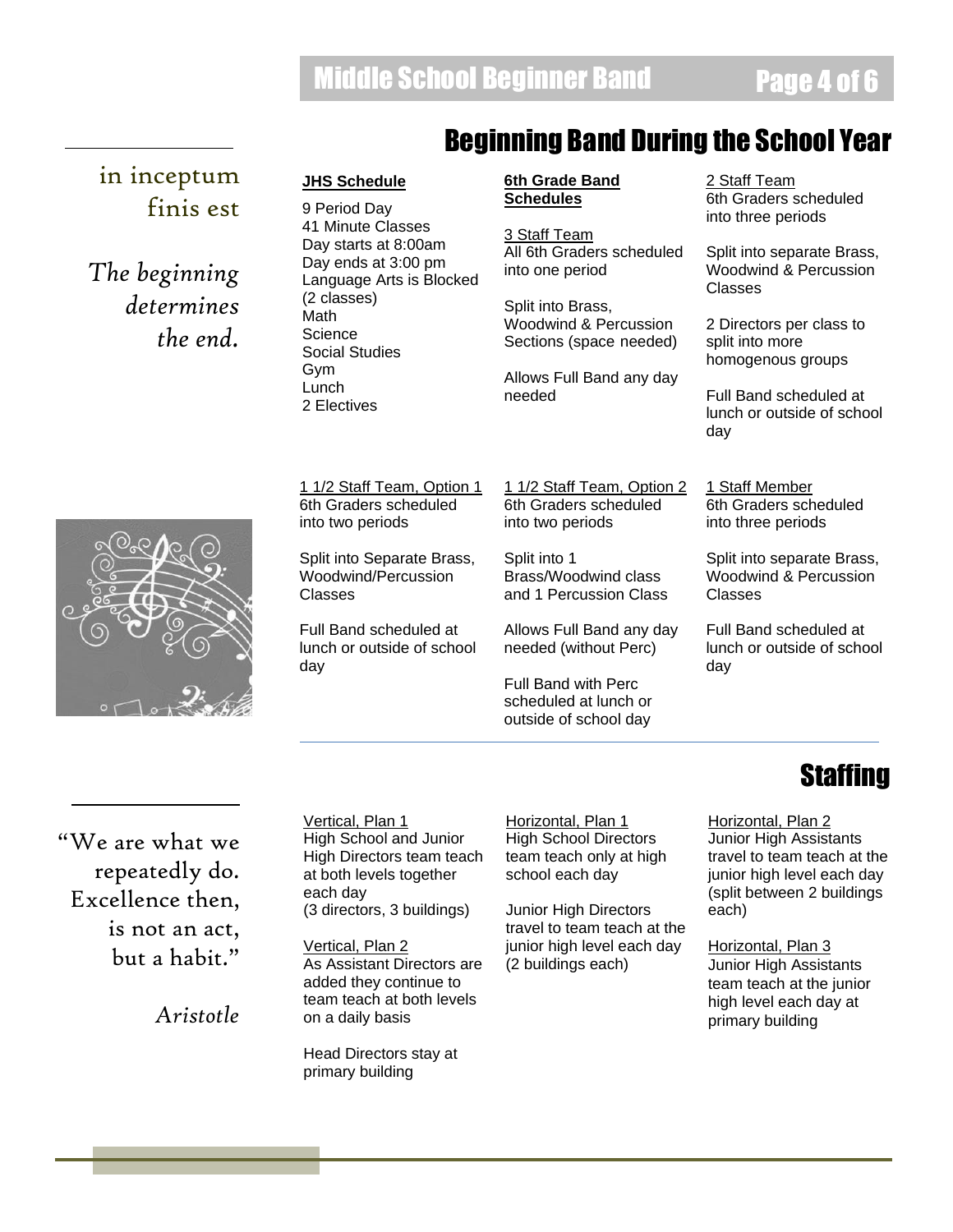## 6th Grade Curriculum

#### **Course Goals "Big Picture"**

To heighten each students aesthetic awareness through the musical arts

To introduce students to the fundamental skills involved in playing a musical instrument

To reinforce and develop the fundamentals of music theory and listening skills

To provide students with an ensemble performance experience

#### **Course Objectives More Specific**

To produce a characteristic tone on individual instruments

To identify and demonstrate a knowledge of musical notation

To demonstrate fingerings and positions for the practical range of individual instruments

To develop good individual practice habits

To demonstrate a basic understanding of the elements of music.

These include: timbre, dynamics, articulation, rhythm, melody, pitch, harmony, texture, form, expression and style

To demonstrate a basic understanding of and ability to perform ensemble playing skills and techniques

To develop problemsolving and evaluation skills applicable to music

To develop an aesthetic sensitivity to music

To demonstrate knowledge of music as a creative art form of man in an historical context.



## **Assessments**

Grading All electives are graded classes

Elective Grades are included in student eligibility and GPA

District is moving toward "Performance Based Grading"

Behaviors must be tied to specific skill mastery to be graded

Performance Based Assessments

Formative & Summative

Rubrics & "Tick" Systems

Weekly In-Class

**Assessments** 

6 Second Tests

**Smartmusic** Workbook

Rhythms/Scales

Concert Music

Written Work Google Forms

Practice Reflections

Note Name Game

Theory Workbook

Self-Assessments

Reflections of Work/Performances

## **Performances**

Demonstration Concert (October) Winter Concert (Dec/Jan)

Festival Cycle (Feb/March) Band Festival (March)

Spring Concert (May) Solo Recital (Varies)